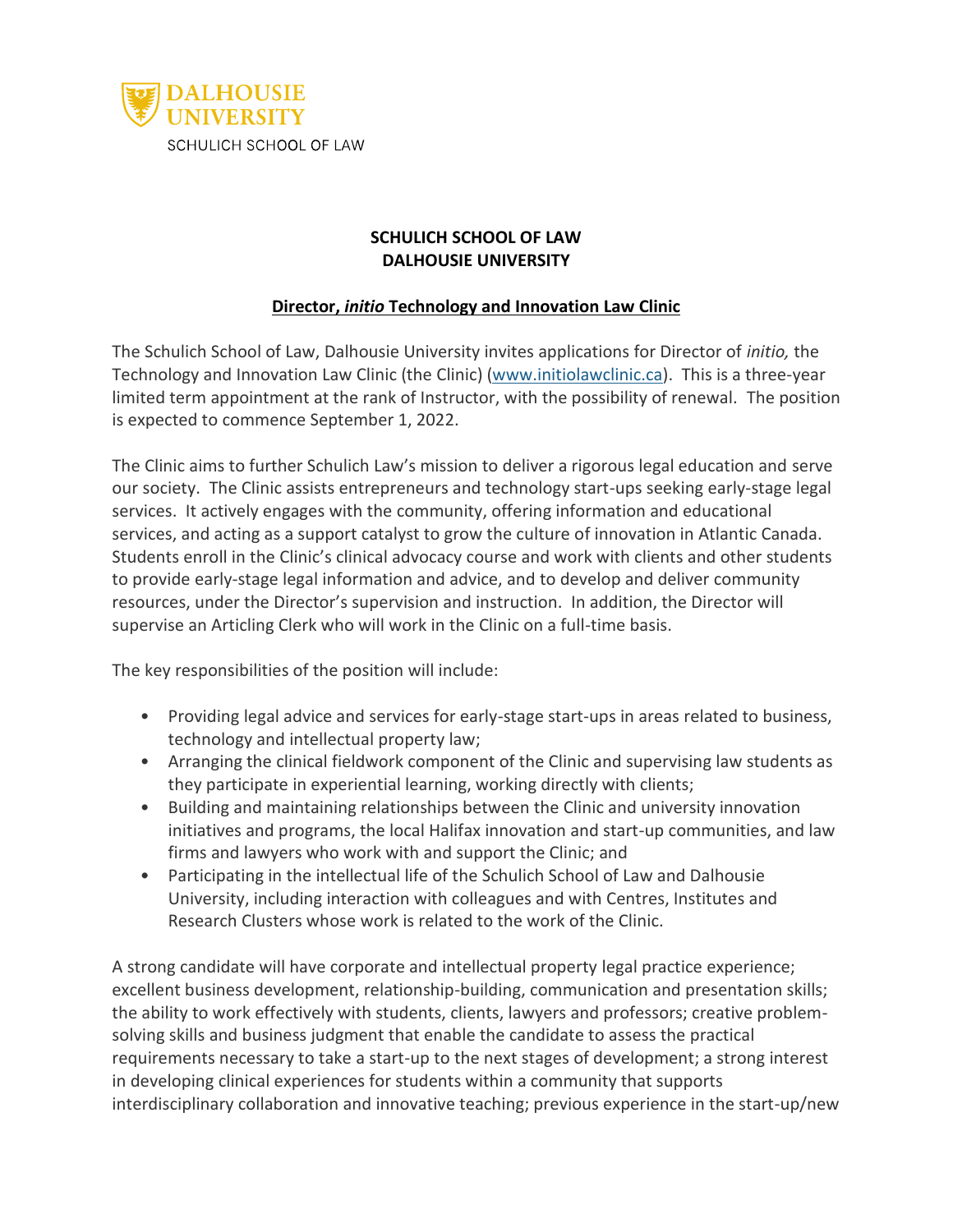business venture community; a passion for the synergies between law, technology and innovation; and the ability to work with minimal supervision.

Candidates must possess a J.D. or LL.B. and be admitted, or able to satisfy the requirements for admission, to the practice of law in Nova Scotia. They will have at least five years of practice experience in one or more of Corporate Law, Intellectual Property Law, and/or Information Technology Law. An LL.M. in these or related areas is preferred.

Applications received before **July 15, 2022** will be given fullest consideration.

## **About Halifax and the Schulich School of Law**

A vibrant, diverse, oceanfront city, Halifax is the perfect size and personality for enhancing the lives of more than 30,000 students attending the six universities here. This concentration of students injects Halifax with an optimistic energy and the city gives back by welcoming, encouraging, and inspiring newcomers to experience our unique way of life and make it their own.

We are a vibrant, collegial, and close-knit community of faculty and students from around the world. We live the Weldon Tradition of unselfish public service – of giving back and making the world a better place. The Schulich School of Law plays an extraordinary role in Canadian and international legal education. We are a national law school with an international reputation. We draw talented students from every region of the country and from around the world into our JD, combined J.D./Masters, LL.M., and Ph.D. programs. We graduate leaders. Our alumni hold every form of government office, teach in law schools, innovate in the provision of private and public sector legal services and in business, advance policy in the executive branch of governments, render decisions on courts across the country, and offer service to nongovernmental bodies and non-profit and community organizations.

We embrace the interdisciplinary opportunity of working in a university, we value the creation and dissemination of new knowledge, and we are firmly committed to students and to teaching and learning excellence. We are conscious of the difference we make to law reform, adjudication, legal service, and community engagement at home and around the world. We value the contributions of the founding communities in this province, the Mi'kmaq Nation, Acadians, African Nova Scotians, and British, and we open our doors to the world. For more information, see the Schulich School of Law Strategic Plan at [https://www.dal.ca/faculty/law.html.](https://www.dal.ca/faculty/law.html)

## **How to Apply**

Applications should include a cover letter, resume, teaching statement, research statement, and the names of three referees, at least one of whom must be an academic referee. If a candidate's graduate degree is in progress, then in their cover letter they should indicate their stage of completion. Applications should be submitted online at: [https://dal.peopleadmin.ca/postings/9720.](https://dal.peopleadmin.ca/postings/9720)